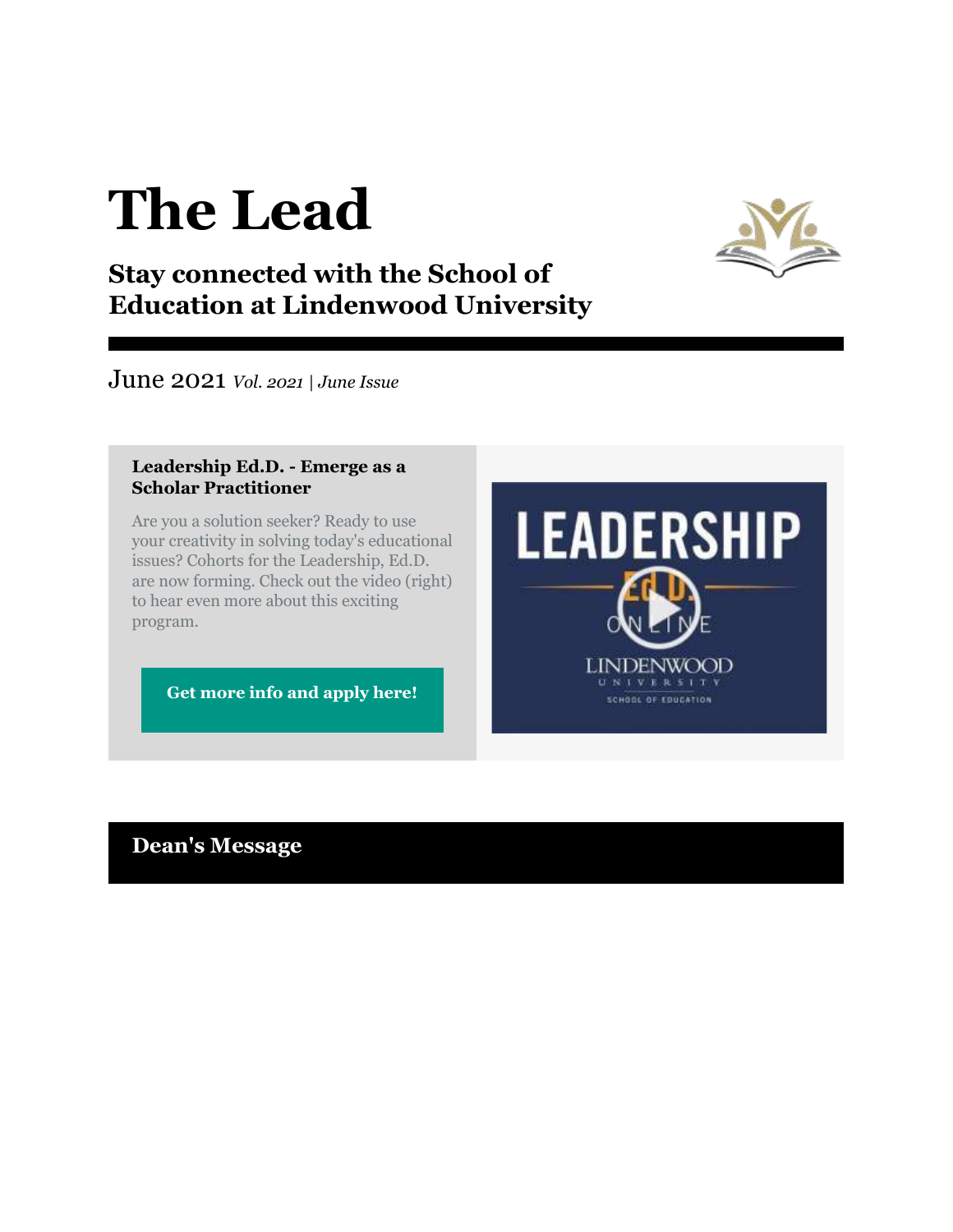### Greetings everyone,

Welcome to the latest edition of *The Lead*. As we start the summer 2021 session, we are inspired by the many accomplishments of the past year and energized by the prospect of the continued growth of our School. We are excited to launch our new Leadership Ed.D. and begin building out our new M.S. in Instructional Design. In addition, we will soon welcome several new faculty members into the departments of Curriculum and Instruction, Administration, and Human Services. Unfortunately, we had to say goodbye to our Office Manager Mr. Matthew Kertzman. Matthew has for the past two years provided an unprecedented level of support to the School



of Education. We are delighted however, to welcome Ms. Allisa Berryhill as our new Office Manager. Allisa comes to the position with both experience and enthusiasm. Watch future editions of *The Lead* for spotlight features on all of our new faculty and staff.

Enjoy this first summer issue of *The Lead,* highlighting our outstanding students, accomplishments of our faculty and staff, and hopefully capturing some of the spirit that makes the Lindenwood School of Education exceptional.

Howdong Aleffled

Anthony Scheffler, Ph.D. Dean, Lindenwood School of Education

### **Featured Stories**

### **Technology Is Evolving How We Teach and Learn**

Virtual Realities and Gaming are two technologies poised to take on evolving roles in the scope of education. To better understand how Lindenwood's College of Education and Human Services can best leverage these technologies, Dr. Kevin Winslow and Dr. Ronda Cypret-Mahach agreed to become Virtual Reality Champions, participating in a campus wide initiative lead by Dr. James Hutson, to investigate the use of the Oculus Quest 2 in educational experiences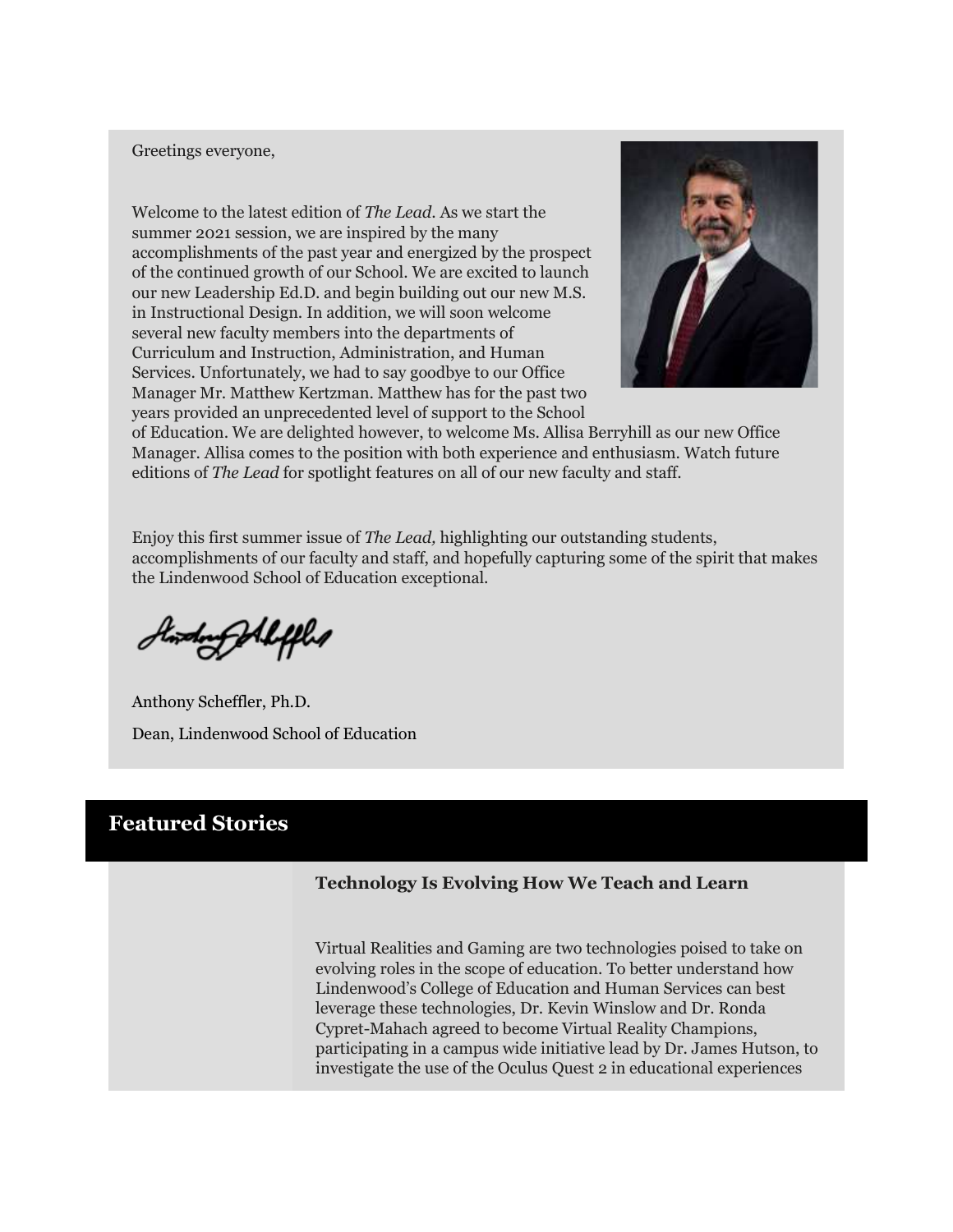

and course work. Concurrently, Dr. Winslow and Dr. Cypret-Mahach joined in a University community exploring Epic MegaGrants that provide funding for schools implementing Unreal Engine into courses and programs.

We would like to celebrate Dr. Kevin Winslow who structured a \$25,000 Epic MegaGrant Proposal for submission to support a 3 stage initiative designed to provide Graduate and Initial Teacher Education students real and relevant experience with elements of Educational Gaming Design. If awarded, Dr. Winslow is considering a research design to align to the Gaming experience.



These two initiatives encapsulate the need for educators to engage with ongoing and evolving technologies to understand how they impact today's learners. The College of Education and Human Services is making transformative decisions to investigate advancing technologies and practices that can enhance programs and provide our students with state-of-the-art experiences.

### **Congrats to Faculty and Staff Who Received an Award or Recognition**

The School of Education was well represented at the 2021 Faculty and Staff Award ceremony. Please take a minute to recognize the following faulty/staff award winners, employees, and nominees.

### **5 Years of Service:**

- Janette Ralston
- Jen Edler

### **10 Years of Service**

Sarah Patterson-Mills

### **Real Experience Real Success**

• Matthew Kertzman – Behind the Scenes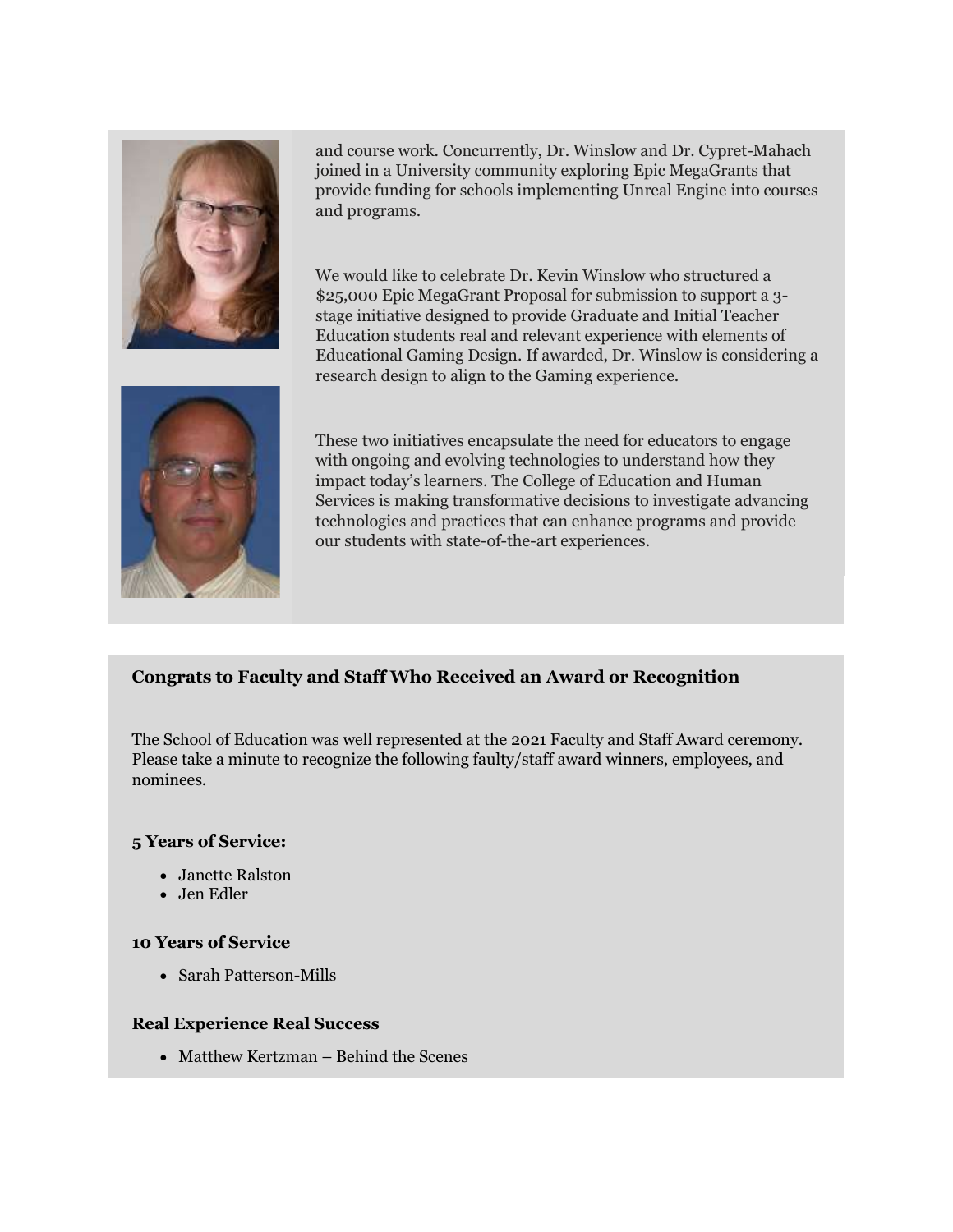### **Faculty Awards-Nominated Faculty** (did not receive award, but were nominated)

- Amanda Aldridge
- Robyne Elder
- Mitch Nasser

### **Freshman Impact Awards**

Carla Mueller

### **Data Champion**

- Janette Ralston
- Mitch Nasser

### **Retirees**

- Donna Wagener
- Sherry Devore
- Kathy Grover

### **Promotion in Rank**

- Mitch Nasser
- Robyne Elder
- Michelle Whitacre
- Bob Steffes

### **DESE Releases Updates about Missouri Content Exams (MOCAs)**

Please note that we have confirmed an official **launch date of August 23, 2021** for the **six updated MoCA exams to be introduced in Fall 2021**. On that date, the new versions of these six tests will replace the current versions. The current versions will be continued to be administered through August 22.

For any of these tests, in the case that a candidate already holds a passing score for the current version, the candidate will not be required to take the replacement test to apply for certification. In the case of the **multi-content exam for elementary education, candidates will need to pass all sections of the same version (current or new)** of the test. Note that the 4 subtests for the current version of Elementary Education Multi-Content will be replaced with 2 subtests.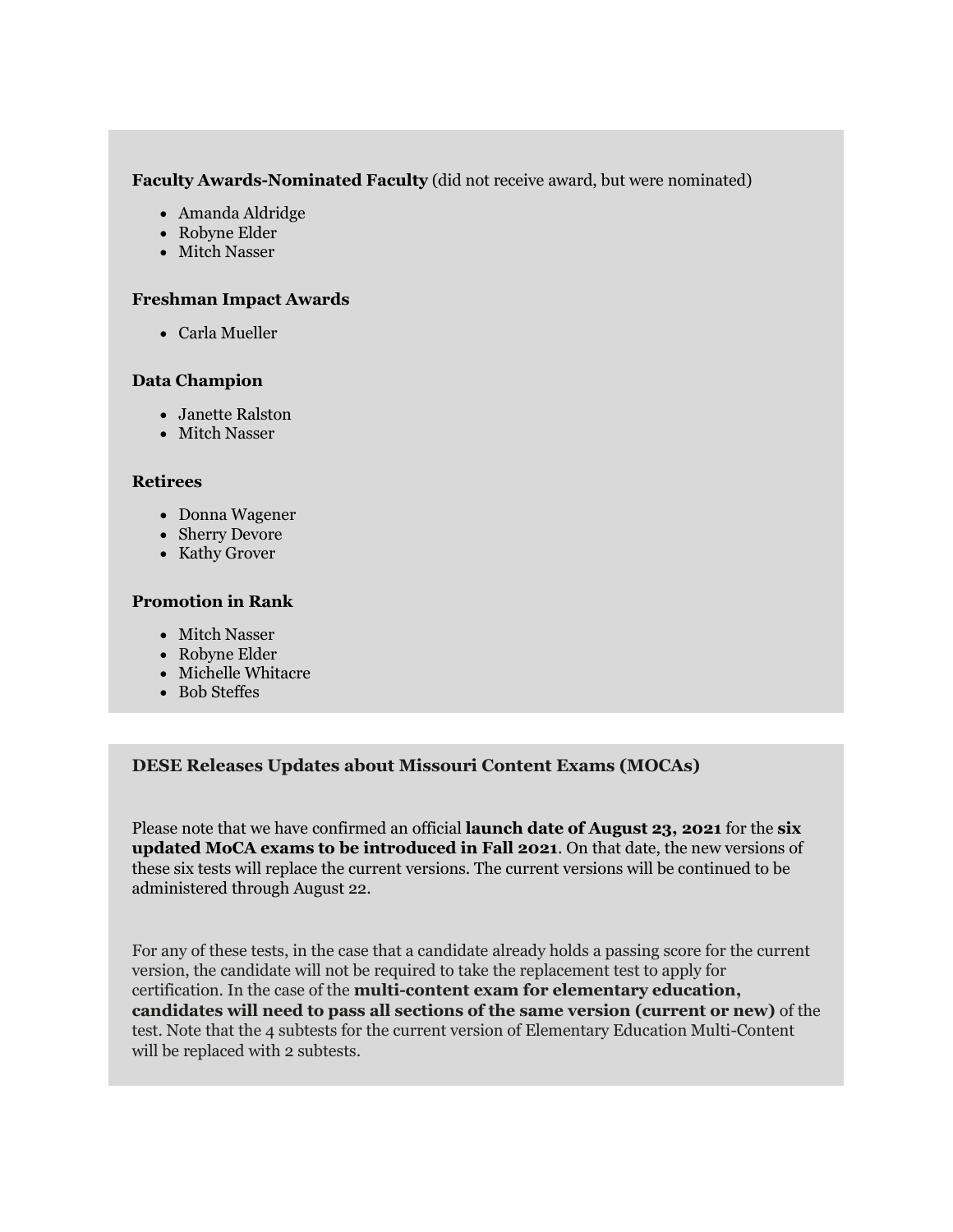Dates can be verified **[here](https://r20.rs6.net/tn.jsp?f=001OyudalaqMfDmek_wghEkf8lnrtCzqTnIQ26e7PriG-1f0LepKVAv-a3utJUFsGt7iMmaEDgijmlRYHn9JtRNJI_6Jy-XlO9TvY4AXlAOQlLUthg8WvypbzDh9I77j0uW2C3Ga07bO3DYvd0H2bO5eHmSWkmUcupsAZyFM8VEniFLrVk339VgmA6WO7NZgCwO&c=5N-BnfQZgtP9-4SSjLftOdk1hXeHR4h-hrHNI1Q9ZKsvJiNx6xcHAg==&ch=ecfgd0ELksFnUYtmzbaHD1C7naYMSTxWL1Le43lIU4hMh3VvPMsyVw==)**, and preparation materials are available **[here](https://r20.rs6.net/tn.jsp?f=001OyudalaqMfDmek_wghEkf8lnrtCzqTnIQ26e7PriG-1f0LepKVAv-a3utJUFsGt78jYJXovHZ8sntFoPSpCzqPuhicjPsbHyblQlwIGkqm5w_odDVUjybelYZ0Bijg_ppJ93IkuzY5HDOj6fysTY86f7XpPU19wWi81tuswkCM-P2vGreaGoI1OmWLGiYNGV&c=5N-BnfQZgtP9-4SSjLftOdk1hXeHR4h-hrHNI1Q9ZKsvJiNx6xcHAg==&ch=ecfgd0ELksFnUYtmzbaHD1C7naYMSTxWL1Le43lIU4hMh3VvPMsyVw==)**.

New tests include:

- Elementary Education Multi-content
- Biology
- Chemistry
- Earth Science
- Building-Level Administrator



The Lindenwood School of Education is honored to be among the 14 universities nation-wide selected by the American Association of Colleges for Teacher Education (AACTE) to participate in the Consortium for Research-Based and Equitable Assessments. This selection recognizes the value that the LU SOE will bring to the Consortium and affords our school an opportunity to work closely with other colleges to actively address the need to diversify the educator workforce.

**[Check out the story here!](https://r20.rs6.net/tn.jsp?f=001OyudalaqMfDmek_wghEkf8lnrtCzqTnIQ26e7PriG-1f0LepKVAv-a3utJUFsGt777rfiZdRKJLUKtdaQRUYAv2aVsivPkP_93jtlb-IqbwuXuliV2efuY842mpsTtXrCZyS9tYJ1Rn62_iBOgaU3p4WAKNwFWOTsfnok2G0OxpXMGV95Krz5Vmoew46tCBXLpmrP7N_MS2qsxndgPM9VMVThHUOkLd7XTMrhrhbz7O-iLORF1tOfN_szQ_1l5jd6LtIPq0KWgeGcqSxOIQvMQ==&c=5N-BnfQZgtP9-4SSjLftOdk1hXeHR4h-hrHNI1Q9ZKsvJiNx6xcHAg==&ch=ecfgd0ELksFnUYtmzbaHD1C7naYMSTxWL1Le43lIU4hMh3VvPMsyVw==)**

### **Curriculum & Instruction**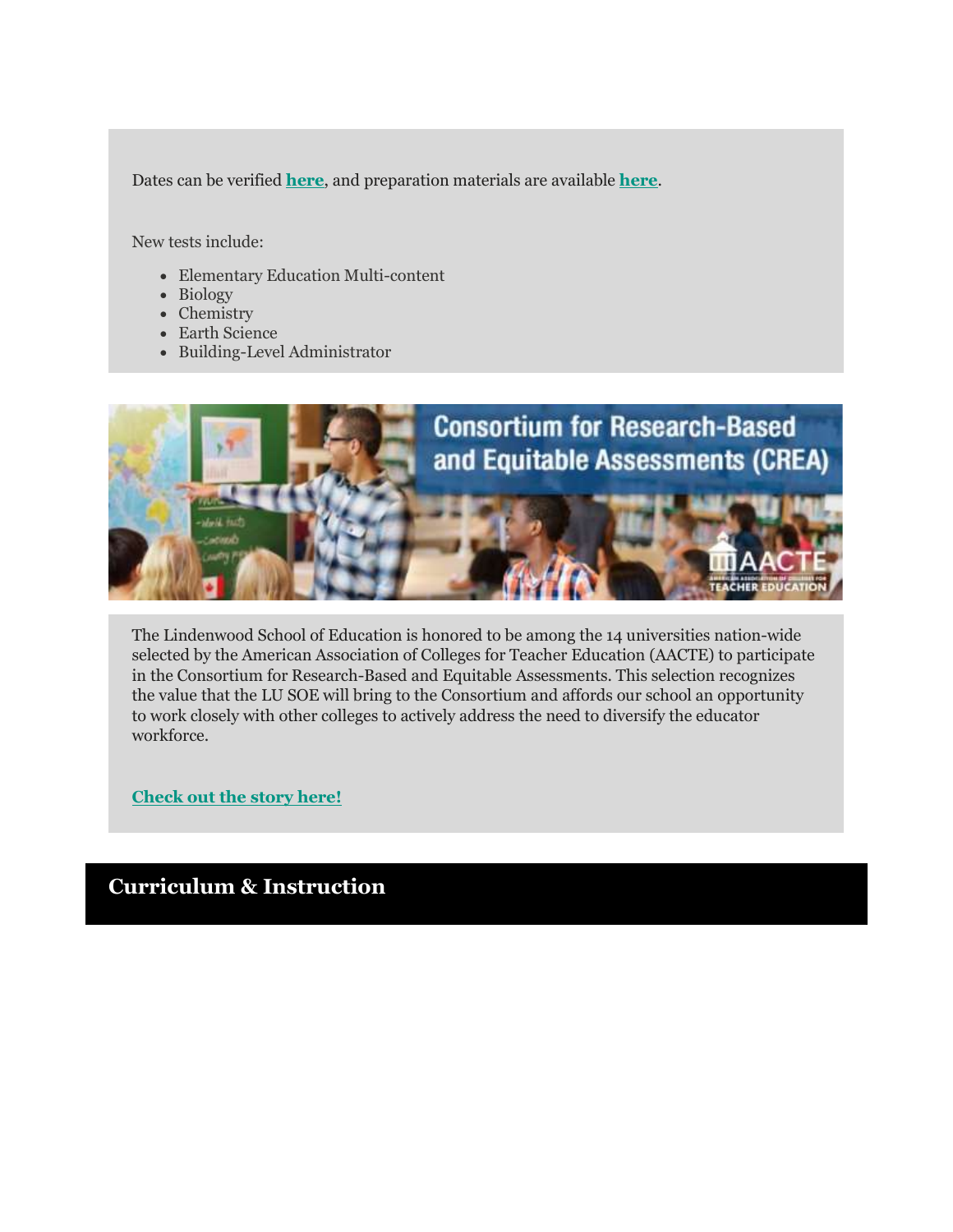### **LindenTeach Program Featured on St. Louis News Network**

The School of Education's LindenTeach program was recently featured on KSDK's *Real Experience. Real Success*. segment. Check out the video to learn about the LindenTeach program and meet LindenTeach student, Cole!

**[Watch the news segment and read the](https://r20.rs6.net/tn.jsp?f=001OyudalaqMfDmek_wghEkf8lnrtCzqTnIQ26e7PriG-1f0LepKVAv-a3utJUFsGt77ZfBqNAVpmgUtqp8W9BqVHRih67eBVtn8o9DJAEi3An5zSwo6wxOEZBjBRT2rxEU11yaNptmNwgHxJRUEiUnLDkACOhJQDy9AV-KyDaYW9xc6uFMpBmSEJTODvtRhYYds6FgboCWU-gq3b4Fkd8eG6BQ-W15hSlo98sA0XIHuumpF6EKsF49nLLxD2XkY73JsJmlKUlmpezW4sOA4HllpsNziLwlMCWatBzaCJp_zzbPjycUdUAIFdDvNl-ZZUZnw5R4FybuLyIPlK-pyGBLJ4TCTKY18bT1FGlTz6GHCC3_7JIJ-jBOfA==&c=5N-BnfQZgtP9-4SSjLftOdk1hXeHR4h-hrHNI1Q9ZKsvJiNx6xcHAg==&ch=ecfgd0ELksFnUYtmzbaHD1C7naYMSTxWL1Le43lIU4hMh3VvPMsyVw==)  [article written by Lindenwood University](https://r20.rs6.net/tn.jsp?f=001OyudalaqMfDmek_wghEkf8lnrtCzqTnIQ26e7PriG-1f0LepKVAv-a3utJUFsGt77ZfBqNAVpmgUtqp8W9BqVHRih67eBVtn8o9DJAEi3An5zSwo6wxOEZBjBRT2rxEU11yaNptmNwgHxJRUEiUnLDkACOhJQDy9AV-KyDaYW9xc6uFMpBmSEJTODvtRhYYds6FgboCWU-gq3b4Fkd8eG6BQ-W15hSlo98sA0XIHuumpF6EKsF49nLLxD2XkY73JsJmlKUlmpezW4sOA4HllpsNziLwlMCWatBzaCJp_zzbPjycUdUAIFdDvNl-ZZUZnw5R4FybuLyIPlK-pyGBLJ4TCTKY18bT1FGlTz6GHCC3_7JIJ-jBOfA==&c=5N-BnfQZgtP9-4SSjLftOdk1hXeHR4h-hrHNI1Q9ZKsvJiNx6xcHAg==&ch=ecfgd0ELksFnUYtmzbaHD1C7naYMSTxWL1Le43lIU4hMh3VvPMsyVw==)  [junior, Anna Ostmann!](https://r20.rs6.net/tn.jsp?f=001OyudalaqMfDmek_wghEkf8lnrtCzqTnIQ26e7PriG-1f0LepKVAv-a3utJUFsGt77ZfBqNAVpmgUtqp8W9BqVHRih67eBVtn8o9DJAEi3An5zSwo6wxOEZBjBRT2rxEU11yaNptmNwgHxJRUEiUnLDkACOhJQDy9AV-KyDaYW9xc6uFMpBmSEJTODvtRhYYds6FgboCWU-gq3b4Fkd8eG6BQ-W15hSlo98sA0XIHuumpF6EKsF49nLLxD2XkY73JsJmlKUlmpezW4sOA4HllpsNziLwlMCWatBzaCJp_zzbPjycUdUAIFdDvNl-ZZUZnw5R4FybuLyIPlK-pyGBLJ4TCTKY18bT1FGlTz6GHCC3_7JIJ-jBOfA==&c=5N-BnfQZgtP9-4SSjLftOdk1hXeHR4h-hrHNI1Q9ZKsvJiNx6xcHAg==&ch=ecfgd0ELksFnUYtmzbaHD1C7naYMSTxWL1Le43lIU4hMh3VvPMsyVw==)** 

# PREVIOUSLY RECORDED

### **Spring 2021 LindenTeach Interns**

Congratulations to the below LindenTeach interns on a successful semester! If you are interested in the LindenTeach program, **[find](https://r20.rs6.net/tn.jsp?f=001OyudalaqMfDmek_wghEkf8lnrtCzqTnIQ26e7PriG-1f0LepKVAv-a3utJUFsGt79V8FAupwlT-dyGYDpwvI-m9bcFOPFsDQUI_HeOAVn5L_o_Vb4JwgOHjxLxuag5nlOdUX466krP7WZ4lvFvAT6mGyrPVQerfOrgGwKfeq1uYOcmwceVUqD4SFHomak6DFtlWRcVeFthpd5xMgbvRh-m8feKLpaBLxoToHadufUq6GeVhu_gc90Wkb3SXwbRRRu05uiSAsmr8=&c=5N-BnfQZgtP9-4SSjLftOdk1hXeHR4h-hrHNI1Q9ZKsvJiNx6xcHAg==&ch=ecfgd0ELksFnUYtmzbaHD1C7naYMSTxWL1Le43lIU4hMh3VvPMsyVw==)  [more information here!](https://r20.rs6.net/tn.jsp?f=001OyudalaqMfDmek_wghEkf8lnrtCzqTnIQ26e7PriG-1f0LepKVAv-a3utJUFsGt79V8FAupwlT-dyGYDpwvI-m9bcFOPFsDQUI_HeOAVn5L_o_Vb4JwgOHjxLxuag5nlOdUX466krP7WZ4lvFvAT6mGyrPVQerfOrgGwKfeq1uYOcmwceVUqD4SFHomak6DFtlWRcVeFthpd5xMgbvRh-m8feKLpaBLxoToHadufUq6GeVhu_gc90Wkb3SXwbRRRu05uiSAsmr8=&c=5N-BnfQZgtP9-4SSjLftOdk1hXeHR4h-hrHNI1Q9ZKsvJiNx6xcHAg==&ch=ecfgd0ELksFnUYtmzbaHD1C7naYMSTxWL1Le43lIU4hMh3VvPMsyVw==)**

- Justine Adler
- Melisa Casserly
- Jessica Hausdorf
- Jenna Hutson
- Anna Krummen
- Noah Savage
- Joshua Scholl
- Morgan Spano
- Kenya Standifer
- Alexis Caldwell
- Jarrod Kirby
- Alexandra Renee Lutgen
- Rachel Palmer
- Rachel Pirrone
- Gail Suellentrop
- Megan Wilson



**Recent Grads Receive Teaching Jobs**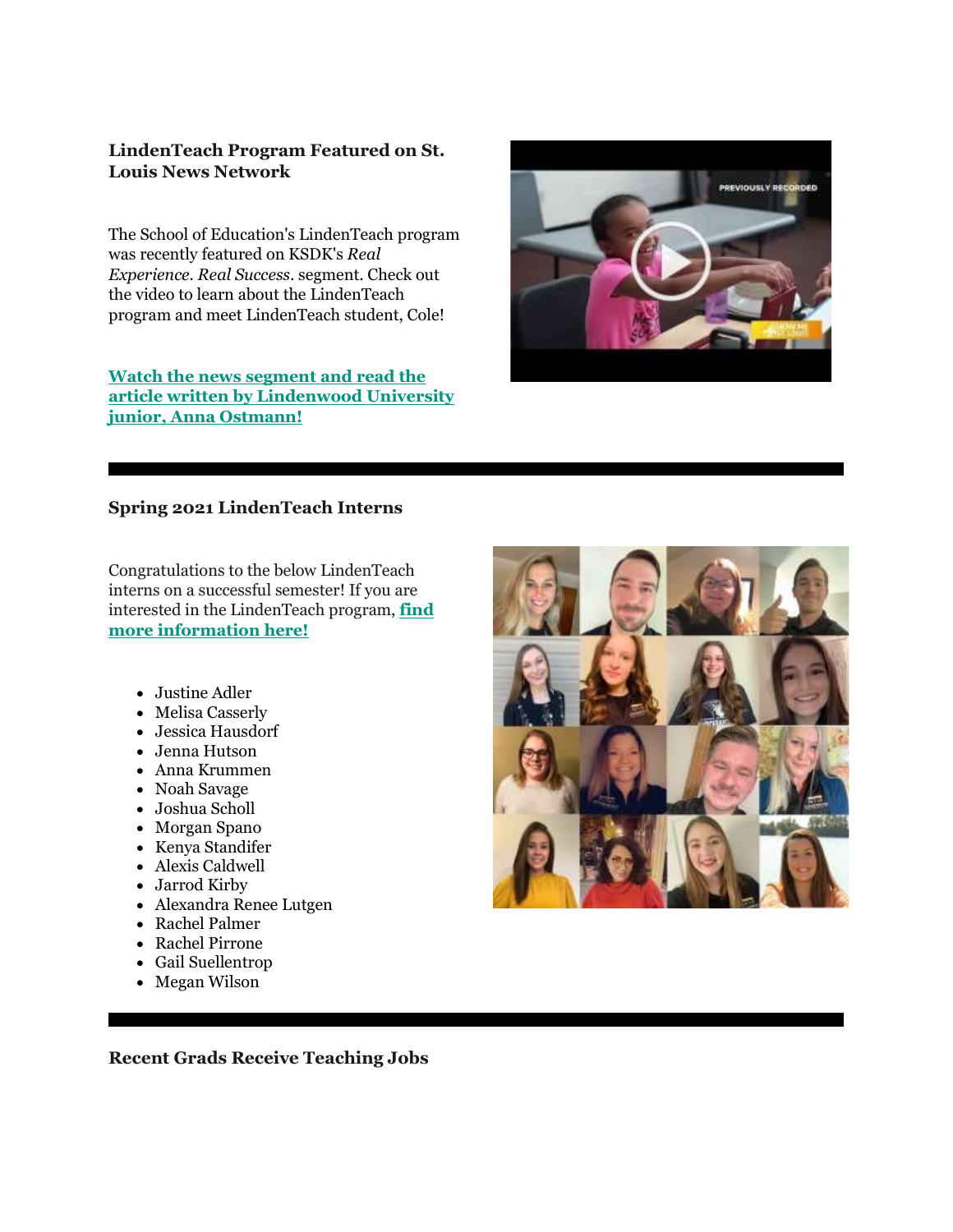Congratulations to recent graduates; Ashlee, Cameron, Madeline, and Megan for receiving their first teaching jobs.

Ashlee will be working as an Early Childhood Teacher in the Fort Zumwalt District, Cameron will begin teaching fourth grade at in the Northwest School District, Madeline will be a first grade teacher in the Roxana School District, and Megan will be teaching third grade in the Blue Springs School District in Kansas City!



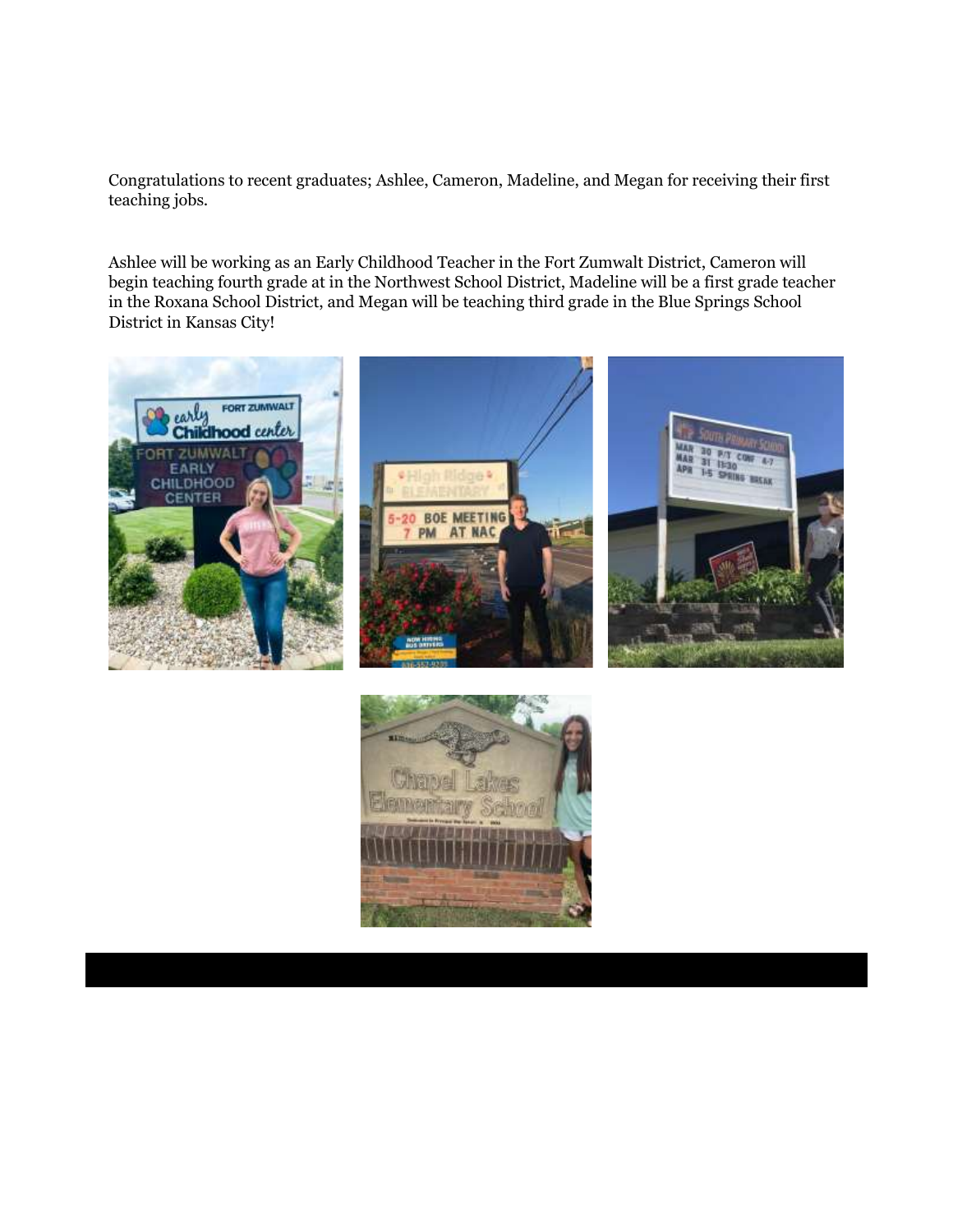### **Designing and Implementing K-12 E-Learning**

Lindenwood's College of Education and Human Services is proud to celebrate our first wave of graduates in our new graduate certificate program: *DESIGNING AND IMPLEMENTING K-12 E-LEARNING!* Designing and Implementing K-12 e-Learning was designed with a focus on the needs of K-12 teaching and learning. Program graduates now have the expertise needed to design, plan, and implement e-Learning for K-12 students. This represents terrific efforts to create a real and relevant graduate certificate for the needs of today's teacher and learner.



We celebrate the faculty who collaborated to create the certificate and design the program: Dr. Jill Hutcheson, Dr. Kevin Winslow, Dr. Michelle Whitacre, and Dr. Ronda Cypret-Mahach.

**Learn more about our [Graduate Certificate: Designing](https://r20.rs6.net/tn.jsp?f=001OyudalaqMfDmek_wghEkf8lnrtCzqTnIQ26e7PriG-1f0LepKVAv-a3utJUFsGt7yRZQJcNy1UvD4t8XIjdYPrIx3fzMCdFE5gPVulVxOqfpzzeQKp-QBEqGsHASZcPp42WRIjVvU70CFo1z4EHKMzmHbgmQbx4qpFl0KOuFL9WxxgrCEuz0xUV7cw_u040EzxC6ZHPQxtL_NjUd3ouFU4dHFrdBY08g9pNjL-BAItl8qkLWNUjXK6fkgqWC9hRTrl3nLAahwDlB-G-eYfTdjEiX6xdrSzqV9SL_uOWPJ6WETQiFLC1jOc7BG5G7Kt6pHfiTG4Ulkjo=&c=5N-BnfQZgtP9-4SSjLftOdk1hXeHR4h-hrHNI1Q9ZKsvJiNx6xcHAg==&ch=ecfgd0ELksFnUYtmzbaHD1C7naYMSTxWL1Le43lIU4hMh3VvPMsyVw==)  [and Implementing K-12 E-Learning](https://r20.rs6.net/tn.jsp?f=001OyudalaqMfDmek_wghEkf8lnrtCzqTnIQ26e7PriG-1f0LepKVAv-a3utJUFsGt7yRZQJcNy1UvD4t8XIjdYPrIx3fzMCdFE5gPVulVxOqfpzzeQKp-QBEqGsHASZcPp42WRIjVvU70CFo1z4EHKMzmHbgmQbx4qpFl0KOuFL9WxxgrCEuz0xUV7cw_u040EzxC6ZHPQxtL_NjUd3ouFU4dHFrdBY08g9pNjL-BAItl8qkLWNUjXK6fkgqWC9hRTrl3nLAahwDlB-G-eYfTdjEiX6xdrSzqV9SL_uOWPJ6WETQiFLC1jOc7BG5G7Kt6pHfiTG4Ulkjo=&c=5N-BnfQZgtP9-4SSjLftOdk1hXeHR4h-hrHNI1Q9ZKsvJiNx6xcHAg==&ch=ecfgd0ELksFnUYtmzbaHD1C7naYMSTxWL1Le43lIU4hMh3VvPMsyVw==)** 

### **Outstanding Cooperating Teacher Awards (Spring 2021)**

Congratulations to these outstanding cooperating teachers who were honored this spring.

Danielle Smith Warrior Ridge Elementary School Nominated by Brandy Gagliano

Rebecca McLaughlin Rockwood Summit High School Nominated by Rachel Rea



Erika Johnson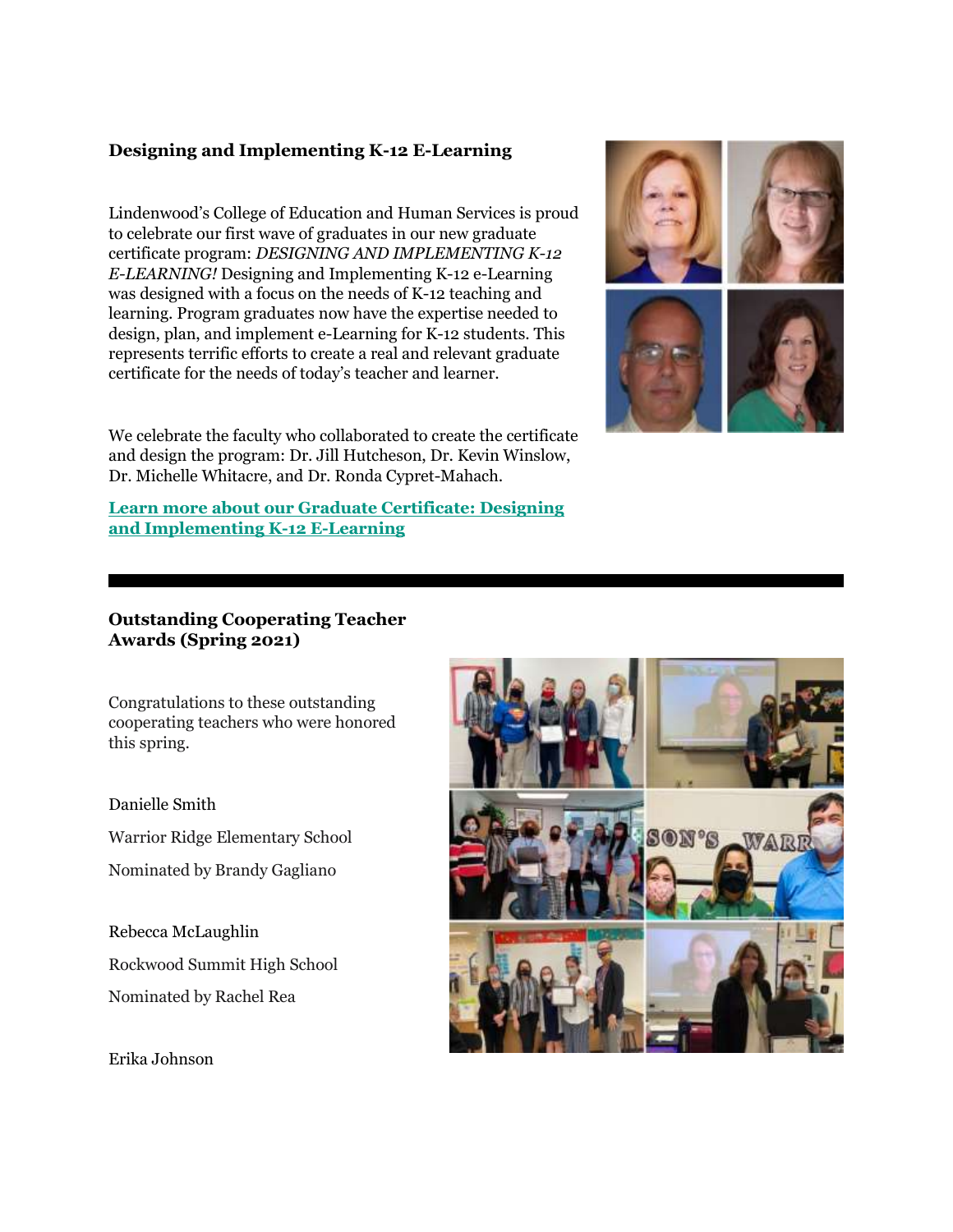Stix Early Childhood Nominated by Maurnice Baker

Shannon Wilkerson Rebecca Boone Elementary Nominated by Andrea Barklage

Jenn Molsbee Gotsch Intermediate Nominated by Alyssa Lucarelli

Jennifer Borkowski Southwestern High School Nominated by Andrea Lamer

## **Educational Leadership**

### **Dissertation Abstracts from Recent Graduates**



**The Influence of Implicit Bias on Student Evaluations of Teaching at a Missouri Community College.** By Kimberly Berry

Student Evaluations of Teaching (SET) are the primary instrument used to measure teaching effectiveness by colleges and universities nationwide (Wallace, Lewis, & Allen, 2019). Many colleges and universities use the SET for personnel decisions regarding tenure, promotion, and termination. Yet, the possibility of implicit bias impacting the SET and resulting in discriminatory practices against marginalized faculty continues to be a concern for higher education (Mitchell & Martin, 2018). The effectiveness of the SET continues to be debated by faculty and administrators due to concerns about reliability, validity, and bias (Bonitz, 2011). This quantitative study was conducted to examine the influence of implicit bias on the SET. The goal of this study was to determine if students were more influenced by instructor characteristics than teaching effectiveness when completing the SET and to determine how faculty perceived student responses on the SET. During the fall 2019 semester, faculty and

students in the Communication and World Languages department at a Missouri community college were asked to complete a survey. The results from the student survey indicated the students were influenced by instructor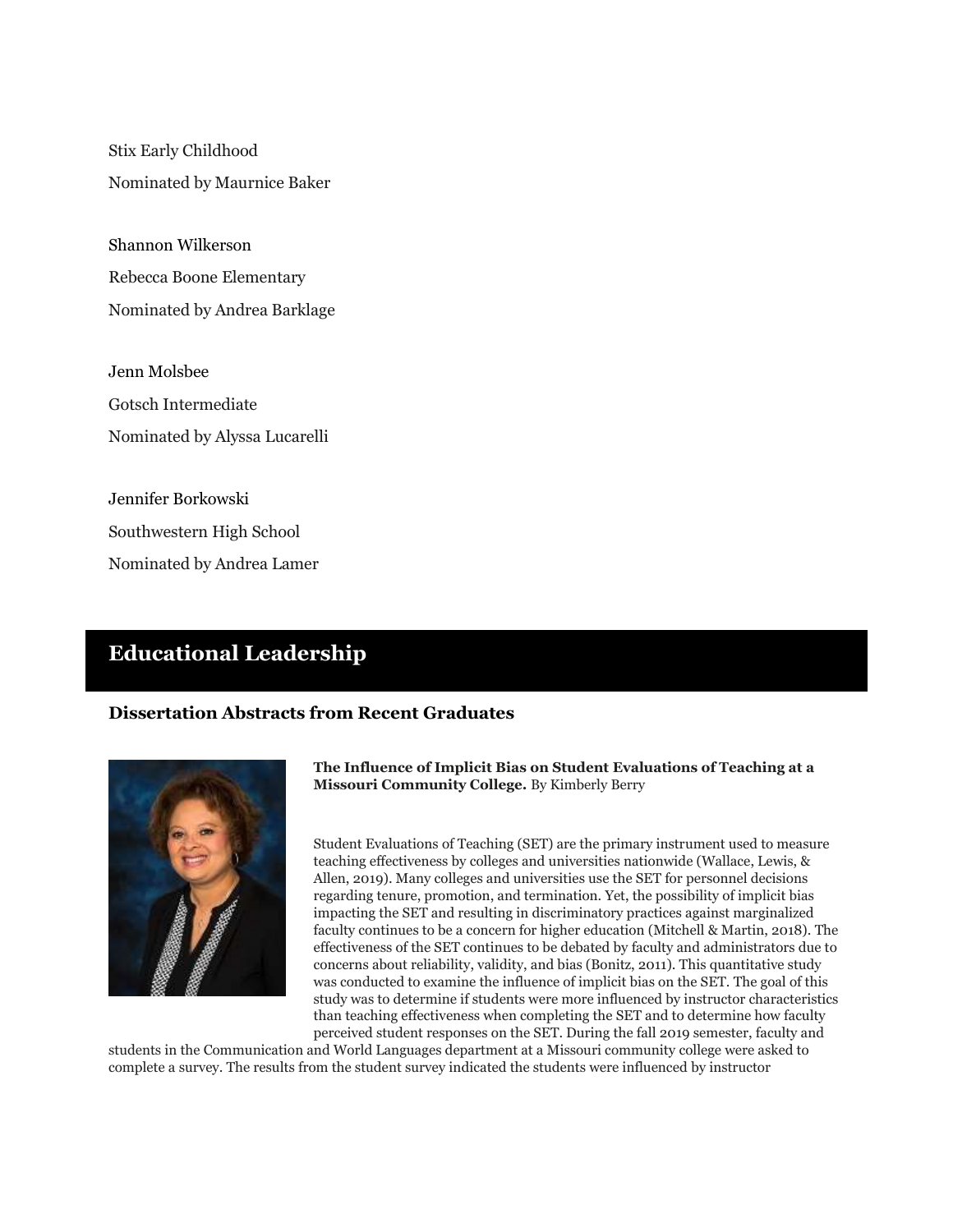characteristics, and they preferred native English-speaking instructors. The results from the faculty survey indicated the faculty believed students were influenced more by instructor characteristics than by teaching effectiveness. The findings in this study may serve as a reminder that the SET is influenced by implicit bias; therefore, marginalized groups may be negatively affected by SET results.



**A Tale of Two Schools: A Study of Student Risk Factors and Exclusionary Suspension Incidents.** By Brandy Williamson

Exclusionary discipline practices can widen the opportunity gap for at-risk students (Baker & Coley, 2013; Black, 2016; Crosby et al., 2018; Gibson & Gibson, 2019; Mallett, 2016; McCarter, 2017; Porter, 2015; Williams et al., 2017). The purpose of this study was to examine the relationship between student risk factors and exclusionary discipline rates. Identification of a significant relationship between exclusionary discipline and student risk factors could lead to an increased awareness of pre-certification and practicing educator professional development needs. Identification of a significant relationship between trauma-related risk factors and exclusionary discipline could lead to an awareness of exclusionary discipline alternatives more conducive to student success. The population of this study consisted of all elementary students who attended a midwestern school district, and the sample consisted of students who attended the two case study schools within the

district. The literature resources gathered for this study were assayed to support the purpose and findings of the study. In order to determine a relationship between risk factors and exclusionary discipline, four research questions were presented. To further the study and demonstrate relevance of school culture and practices, an analysis of the fifth research question was presented to find the difference in exclusionary discipline outcomes between two similar schools within the same midwestern school district. Data analysis of research questions one through four indicated a significant relationship between exclusionary discipline and the risk factors of meal status, disability, and race. A significant relationship was not discovered between exclusionary discipline and gender. A significant difference was found between the discipline outcomes of the case study schools.



#### **Perceptions Regarding the Benefits of Social and Emotional Learning**. By Tina L. Morse

According to the Collaborative for Academic, Social, and Emotional Learning (CASEL) (2018) and the National Conference of State Legislatures (NCSL) (2018), only eight states have kindergarten through 12th-grade learning goals to articulate what students should know and be able to do socially and emotionally. Another 16 states have standards for social and emotional development for early elementary students (CASEL, 2018; NCSL, 2018). Researchers have suggested teaching social and emotional learning skills early in life to foster successful and productive citizens beneficial to their communities (CASEL, 2018). Jones and Doolittle (2017) recommended incorporating social and emotional learning into state educational standards to address the integration of thinking, emotions, and behavior in ways that lead to positive school and life outcomes. Zinsser (2015) claimed state standards indicate the importance and value of social and emotional competencies. This study

was designed to identify competencies of social and emotional learning, describe the benefits of teaching social and emotional skills in school, analyze the perceptions regarding the impact of social and emotional learning skills on academic achievement, investigate the perceptions of kindergarten through third-grade teachers and counselors, and inform future policy. The study revealed social and emotional learning skills are perceived to yield positive benefits to students and teachers. The data indicated the whole-child approach to education is a vital component of academic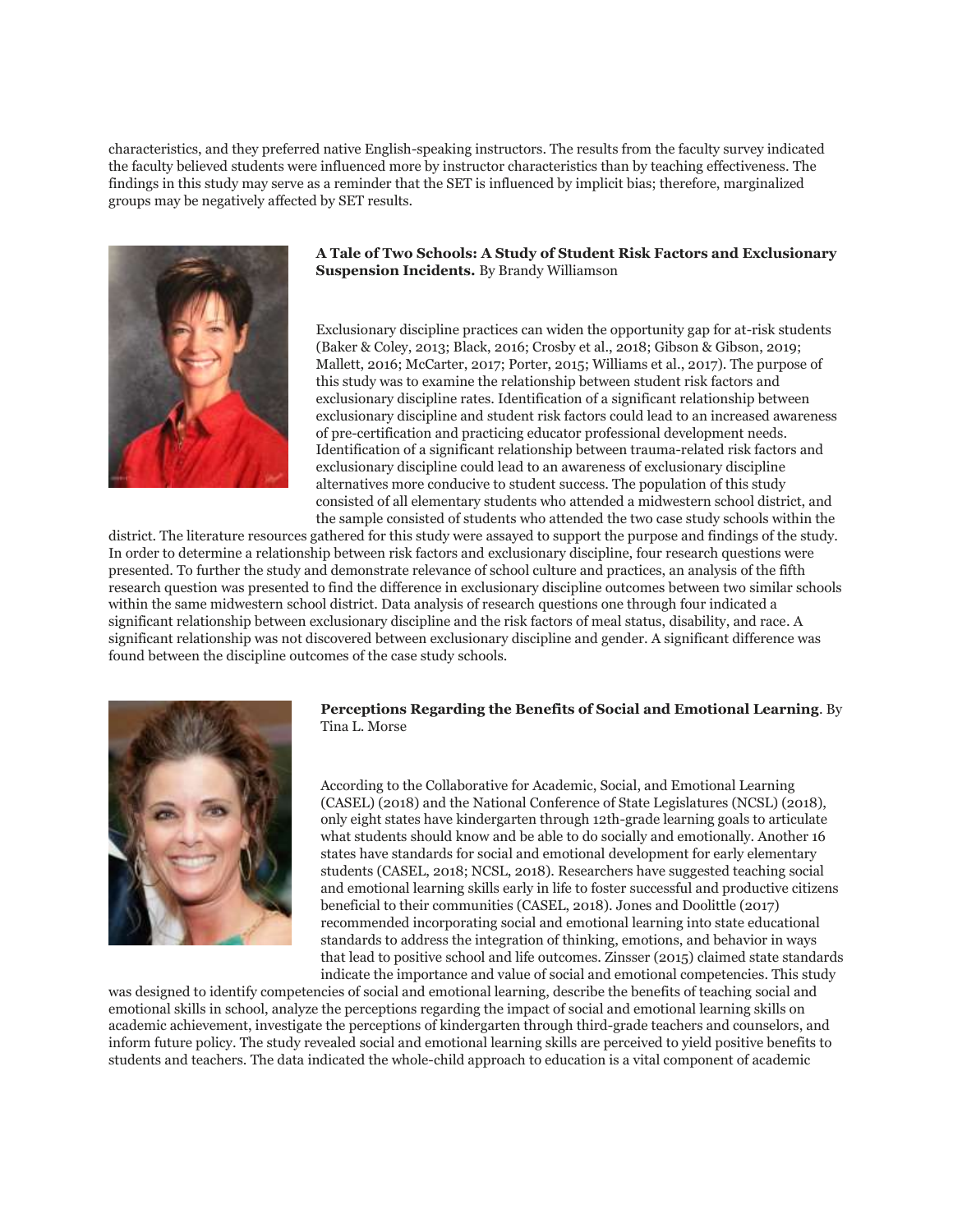achievement. Social and emotional learning skills were found to foster a positive school culture, establish healthy relationships, improve academic achievement, and provide long-term success.



**The Role of the Academic Librarian: A Comparison of Administrator and Librarian Perspectives**. By Christina Prucha

Abbott (1988) theorized librarians belonged to a class of professionals whose division of labor required constant negotiate with other stakeholders. Regardless of or perhaps because of constant negotiation, librarians have advocated for and documented roles as educators, faculty, and professionals from the earliest days of the profession (Sawtelle, 1878) to the present (Coker et al., 2010; Cronin, 2001; Gabbay & Shoham, 2019; Galbraith et al., 2016; Garcia & Barbour, 2018; Hicks, 2014; Hill, 1994; Zai, 2015). To a lesser extent, librarians have also documented how others view librarian roles (Christiansen et al., 2004; English, 1984), and Fleming-May and Douglass (2014) called for more research into relationships between librarians and administrators after noting the lack of research. The present study sought to fill in a gap by comparing librarian and college administrator perspectives on roles played by academic librarians on campus. Using symbolic interactionism

and role theory as theoretical frameworks, results suggested that neither group agreed on one definition for what librarians do. Differences did not emerge among groups but among individuals in terms of how they believed librarian responsibilities fit instructional and faculty roles. Finally, successful negotiation of role occurred when librarians aligned themselves with powerful allies who shared similar understandings of librarian roles and advocated to create or maintain roles for librarians based on those ideals.

### **Educational Leadership Spotlight on Full-Time Faculty**

In an effort to help our readers get to know our faculty and adjuncts working in Educational Leadership, we will be spotlighting a member of our team each month. This month, our Spotlight falls on **Dr. Roger "Mitch" Nasser**:

*"I arrived at Lindenwood in August of 2016. I had just finished my Ph.D. and was excited to start. In fact, I started early (responding to emails, contacting students, etc.). The story of my interview and subsequent hire is much better. I applied for the faculty position believing many would be more qualified than me. I arrived excited for* 



*my interview. I felt that I performed well, but I noticed a few members of the selection committee were dozing off during my presentation. Needless to say, I thought I had no chance at the job but I was happy I tried. About a month later, the Dean contacted me by phone. She had promised to notify all applicants, so I was anticipating a "thanks for applying" message. Well it was the opposite. She offered me the position! I almost passed out from excitement!*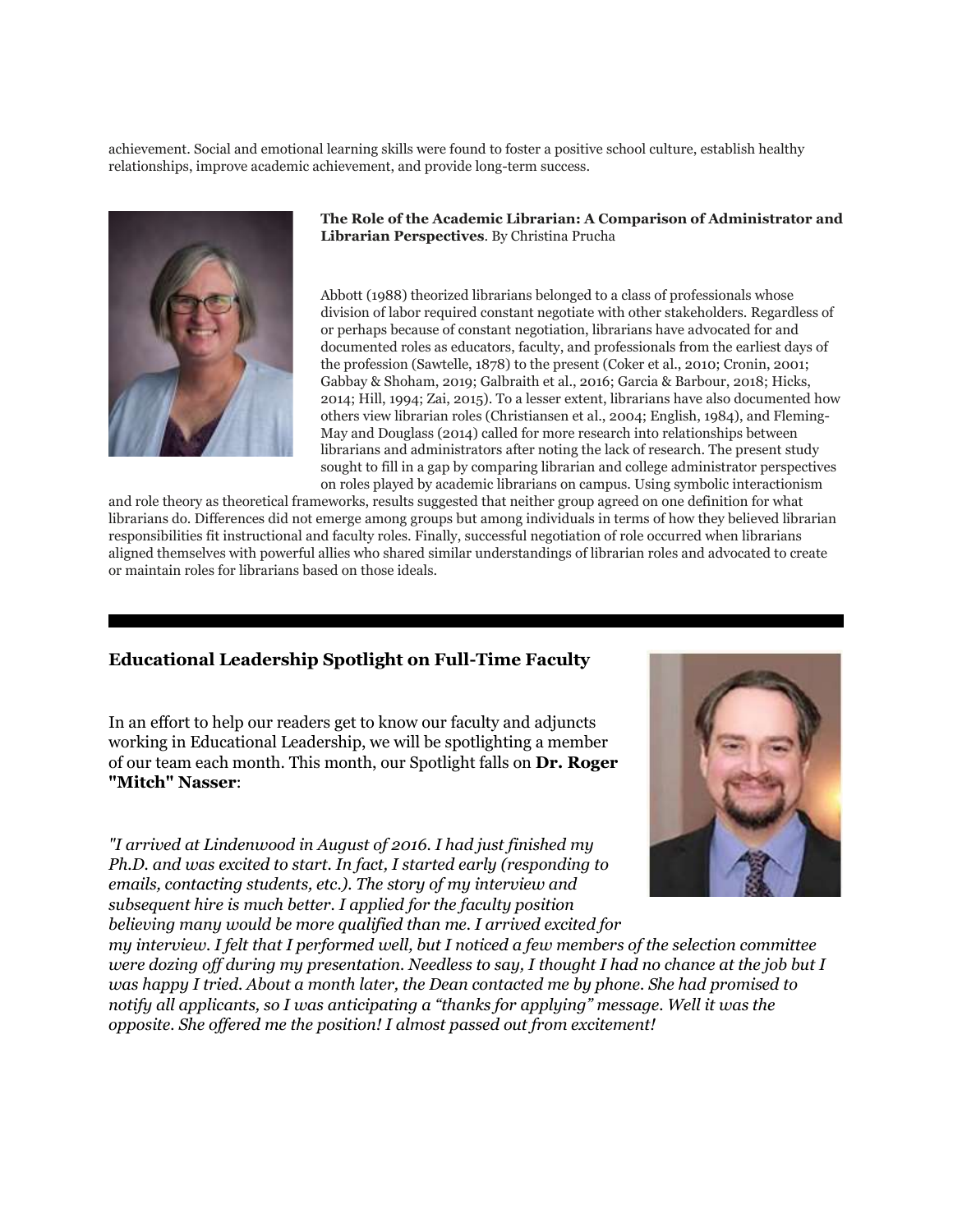*My favorite part of teaching is seeing my students grow from the beginning of the semester to the end. Watching the learning process and supporting student research and writing are so rewarding! I am truly blessed to be here!*

*My research interests include the impact of history on today's practices, supervision, inclusion, and supporting doctoral students."*



### **Podcast Feature with Drs. Elder and Leavitt**

Drs. Elder and Leavitt host the podcast, CapIT!, which offers an alternative platform of communication for Lindenwood University doctoral students, on their journey to earning an Ed.D. degree. The purpose is to provide increased transparency for "all things dissertation" – as students strive to "Cap It!"! The latest episode of CapIT! features a conversation with Lindenwood graduate and Special Education teacher, Liz Lewis. Listen to hear Lewis's perspectives on teaching during a pandemic; her insights

on education and student needs are enlightening and her positive energy is inspiring. **[Download the](https://r20.rs6.net/tn.jsp?f=001OyudalaqMfDmek_wghEkf8lnrtCzqTnIQ26e7PriG-1f0LepKVAv-X0yn1KT_ZPd9vcvl2u8XlzT-jfPkvG-ijvE91itM6YSISbS3XEZCyiuIW7DqYZeVkXZBxLD4aqY_5LueEKqmMmaciq89CvZBZwnGOsPlZBf&c=5N-BnfQZgtP9-4SSjLftOdk1hXeHR4h-hrHNI1Q9ZKsvJiNx6xcHAg==&ch=ecfgd0ELksFnUYtmzbaHD1C7naYMSTxWL1Le43lIU4hMh3VvPMsyVw==)  [CapIT! podcast](https://r20.rs6.net/tn.jsp?f=001OyudalaqMfDmek_wghEkf8lnrtCzqTnIQ26e7PriG-1f0LepKVAv-X0yn1KT_ZPd9vcvl2u8XlzT-jfPkvG-ijvE91itM6YSISbS3XEZCyiuIW7DqYZeVkXZBxLD4aqY_5LueEKqmMmaciq89CvZBZwnGOsPlZBf&c=5N-BnfQZgtP9-4SSjLftOdk1hXeHR4h-hrHNI1Q9ZKsvJiNx6xcHAg==&ch=ecfgd0ELksFnUYtmzbaHD1C7naYMSTxWL1Le43lIU4hMh3VvPMsyVw==)** today and stay tuned for updates on Dr. Elder's and Dr. Leavitt's new podcast!

### **Human Services**

### **Welcome to Dr. Megan Dooley Hussman**

The Counseling Department welcomes faculty member, Dr. Megan Dooley Hussman. Megan grew up in Southern California, where she also attended a small liberal art college. She majored in Environmental Studies, minored in Anthropology, and studied abroad in Botswana and Nepal. After college she briefly taught elementary school in rural Mississippi and then spent a few years working across higher education in admissions, student affairs, and advancement. Megan received her MS.Ed. from the University of Pennsylvania and Ph.D. in counselor education from UMSL. She is a certified school counselor (7-12) and a provisionally licensed counselor



(PLPC). Megan's research is focused on postpartum mental health, destigmatizing maternal ambivalence, ways that school counselors can support teen parents, and increasing college counseling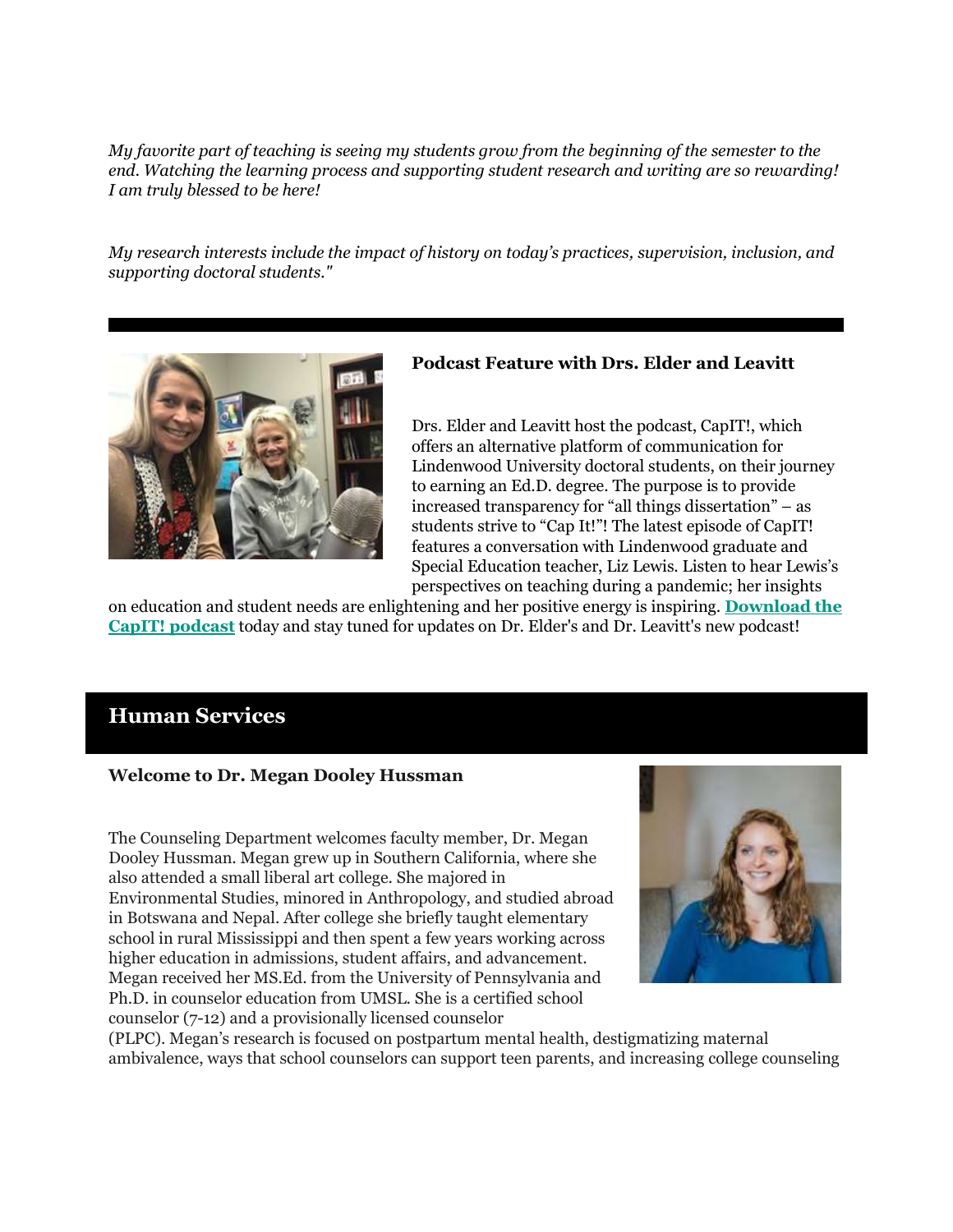expertise in high school counselors. Megan lives in Tower Grove with her husband, who is a school counselor, and two young daughters.

### **Ethics in a Pandemic: What to Keep in Mind**

Dr. Sarah Patterson-Mills was a panelist in a National Career Development Association for professional development as Ethics Committee Co-Chair.



### **Dr. Pavone Receives Certificate in DEI in the Workplace**

Dr. Maggie Pavone received a certificate in Diversity, Equity, and Inclusion in the Workplace from the University of South Florida and also attended the University of Colorado's Symposium titled: Room to Grow: The Art of Creating and Supporting Ethically and Culturally Responsive Applied Behavior Analytic Scholars. She is looking forward to using her newly acquired information to update their Fall ethics

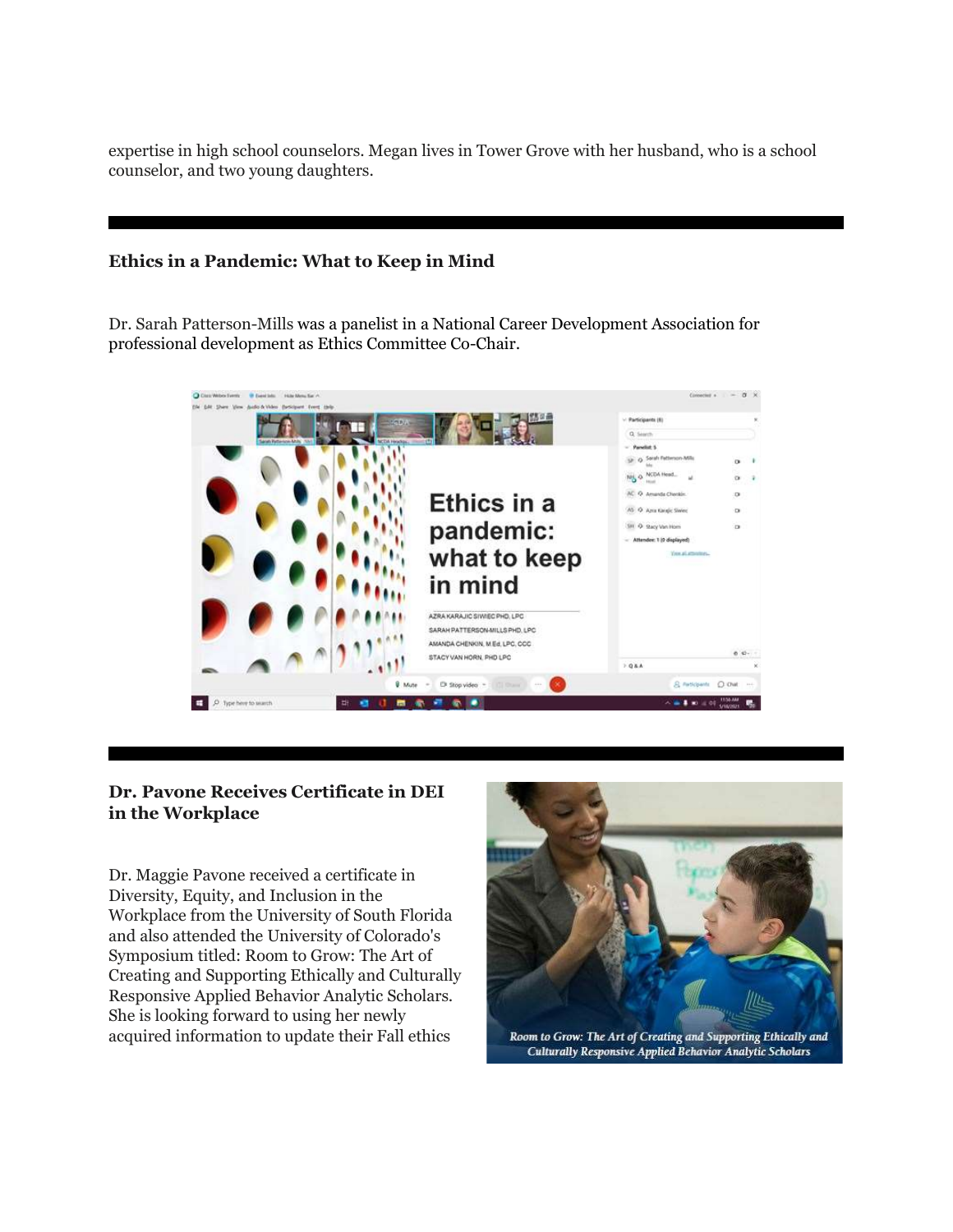and organizational behavior management courses in the EDSBA program.



### **Dr. Robbie Hanson - New Faculty Member Starting Strong**

Dr. Robbie Hanson has had two recent publications. She was the first author on the first titled "The Establishment of Auditory Equivalence Classes with a Go/No-Go Successive-Matching-to-Sample Procedure" and it was published in the *Journal of the Experimental Analysis of Behavior*. Dr. Hanson was a contributing author on the second titled "Treatment Integrity Reporting in Behavior Analysis in Practice 2008-2019" and it was published in *Behavior Analysis in Practice*.

Additionally, Dr. Hanson responded to an ad in the LU Digest at the beginning of the semester from Dr. Stephen Blythe who is an Associate Professor in the undergraduate Computer Science program at LU. He was looking for projects to assign to his graduating seniors for their final projects. Dr. Hanson uses computer software in her research lab, and it needed some upgrades, so she offered that as a project, and it was accepted. A group of his students worked on Dr. Hanson's software all semester and she had the opportunity to attend their final presentation to present the software to their client (Dr. Hanson) at the end of the semester - they did a great job, and it was a very cool collaboration with that program/department



School of Education **ECONOMIC EDUCATION CENTER** AT LINDENWOOD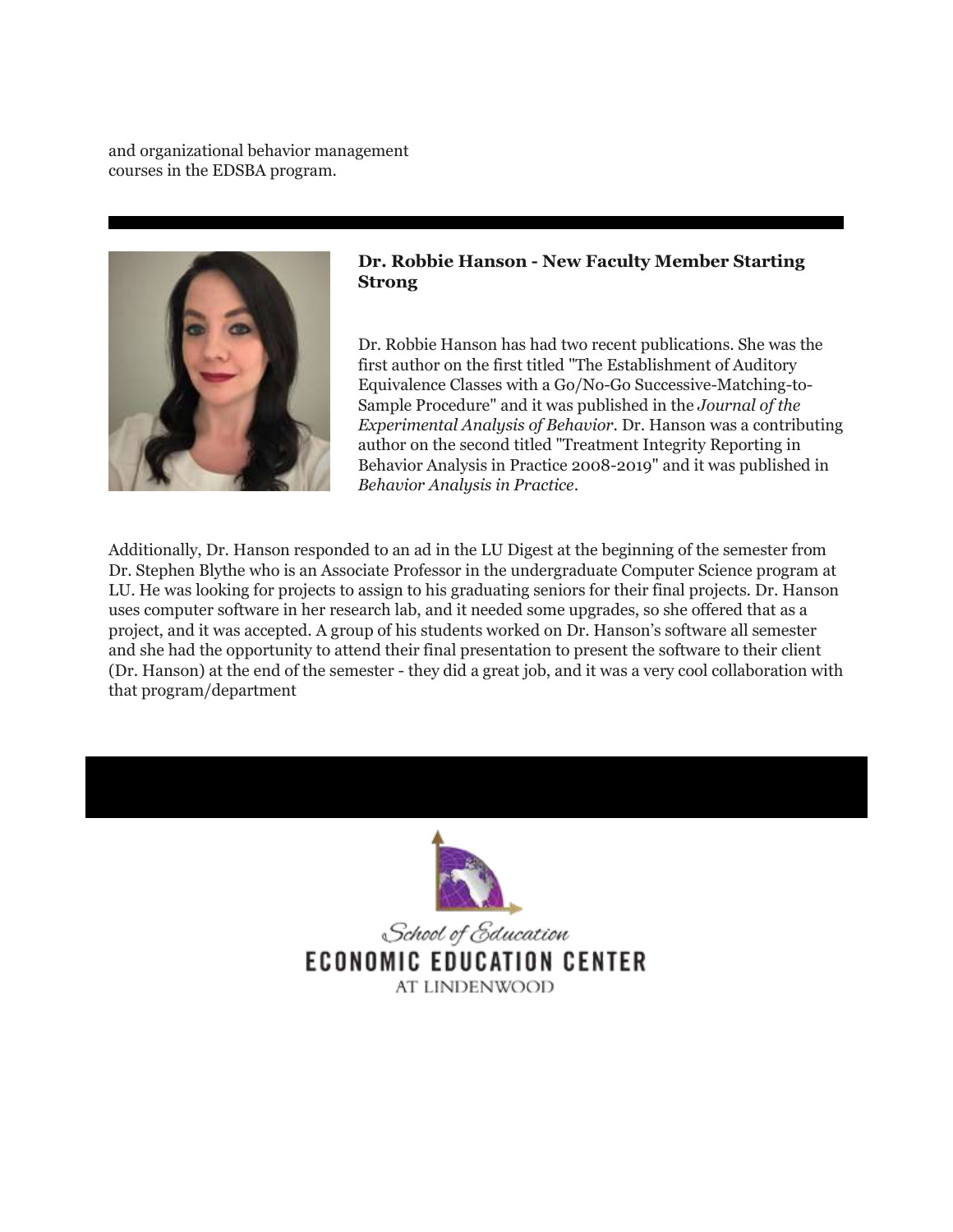

**Scholarships Available to Attend a "Teaching Economics in American History" Workshop in July**

**Teaching Economics in American History Workshop July 13**

**Green Bay, WI**

The Economic Education Center is offering **four faculty and high school teacher travel scholarships** to participate in the Teaching Economics in American History workshop on July 13 in Green Bay, Wisconsin! In collaboration with the Office for the Advancement of Free Enterprise Education at Lakeland University, this workshop provides practical examples for incorporating economics lessons into your American history curriculum. It is based on the award-winning supplementary text "*Economic Episodes in American History*" and is presented by the coauthors Dr. Mark Schug, Dr. Tawni Ferrarini (EEC Director) and Dr. Scott Niederjohn. This interactive program will provide ample resources to help supplement your social studies instruction and boost your students' economic IQ in the process.

### **[Learn More about the Teaching Economics in American History Workshop](https://r20.rs6.net/tn.jsp?f=001OyudalaqMfDmek_wghEkf8lnrtCzqTnIQ26e7PriG-1f0LepKVAv-a3utJUFsGt7sBVogV7MsQhGqH9-BLruB4zRZH_1upxuhf4shZBKq2koVQA1-vUTtBDQWtsutV2hhImlcDwbGOKnt0Jz7hRC4Q==&c=5N-BnfQZgtP9-4SSjLftOdk1hXeHR4h-hrHNI1Q9ZKsvJiNx6xcHAg==&ch=ecfgd0ELksFnUYtmzbaHD1C7naYMSTxWL1Le43lIU4hMh3VvPMsyVw==)**

**[Click here](https://r20.rs6.net/tn.jsp?f=001OyudalaqMfDmek_wghEkf8lnrtCzqTnIQ26e7PriG-1f0LepKVAv-a3utJUFsGt7bJFsmxSjsI-AWvZ6nq7xVNmhl1grDML-hsRGSgCh474AtOvcJPCiKDixBgZQ7E7I2H4zlLi7lhNdKLmN5TU-cJ-dAYKNOGKtYaQKwcrT0k_ZiMcZXujz67yTkFw5GRxILo4Vy1TxTeHex_AWLwWB32aP_0ieGah_jAg9LraGbfTjWKGMgnqDw6nnRB6X8DtuRFbjYXhIq_5zmedJBhFKXHC2bwqCsJ3XQiz4O3dzk6VjBQ5tUsxNJS814Etx2VQ-RIb7Xr780s_6qrnjb5HLp5hrMYFfTUE1ArY_w15kHn0-DunQFtiDqiVmr6M5xc71&c=5N-BnfQZgtP9-4SSjLftOdk1hXeHR4h-hrHNI1Q9ZKsvJiNx6xcHAg==&ch=ecfgd0ELksFnUYtmzbaHD1C7naYMSTxWL1Le43lIU4hMh3VvPMsyVw==)** to explore the EEAH text.

### **Scholarship Info**

Scholarship recipients will be reimbursed for mileage at 44 cents per mile to drive from St. Charles, Missouri, to and from Green Bay. In addition to receiving travel reimbursement, recipients will also get

- One-night stay at the family-friendly Tundra Lodge Resort in Green Bay, Wisconsin
- One copy of the economics primer, *Common Sense Economics*
- 20 copies of *Economic Episodes in American History* for your classroom
- Meals during event
- Having access to Lambeau Field

If interested in one of the four scholarships, contact Grant Black (EEC associate director) at **[gblack@lindenwood.edu.](mailto:gblack@lindenwood.edu)**

Registration deadline: June 28, 2021. Space is limited, so don't delay.